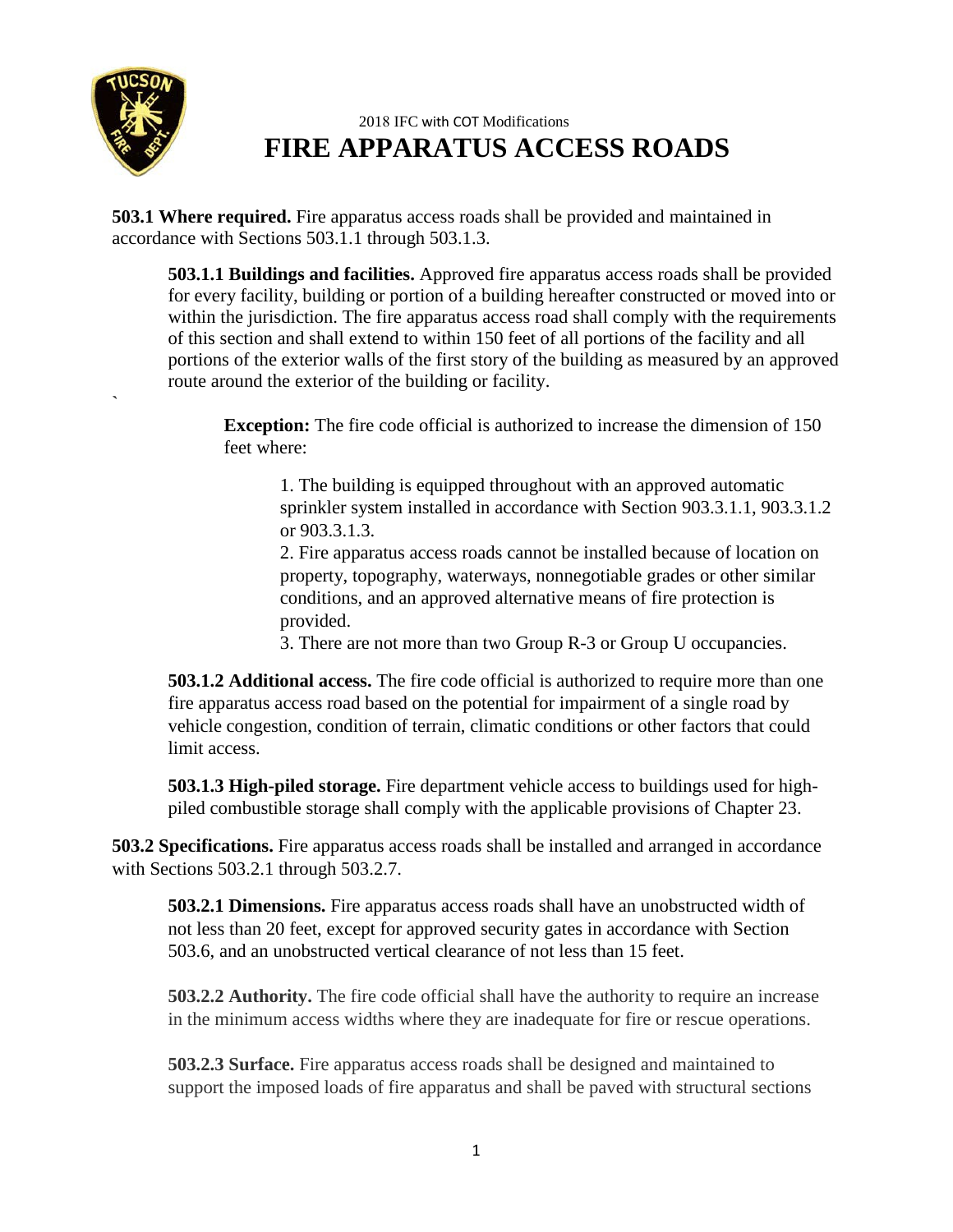designed in accordance with City of Tucson Development Standards.

**503.2.4 Turning radius.** The required turning radius of a fire apparatus access road shall be determined by the fire code official.

**503.2.5 Dead ends.** Dead-end fire apparatus access roads in excess of 150 feet in length shall be provided with an approved area for turning around fire apparatus.

**503.2.7 Grade.** The grade of the fire apparatus access road shall be in accordance with City of Tucson Development Standards.

**Section 503.3 Marking.** Every fire apparatus access roadway required under the authority of this section shall be posted with signs installed at points not more than one-hundred (100) feet apart along the length of the required fire apparatus access roadway. The bottom of every such sign shall not be less than seven (7) feet or more than ten (10) feet from the ground surface level. Signs shall be posted to face the direction of travel. Construction, installation, and maintenance of the signs shall be done at no expense to the City. Materials and locations of each sign shall be indicated in the plans submitted to the Fire Department.

Fire access signs shall conform to the Manual on Uniform Traffic Control Devices. The required sign shall be the international NO PARKING sign with a standard sign size (width and height) of 12 x 18 inches (300 x 450 mm), on a white reflective background. The international NO PARKING symbol shall be a black **P,** six inches high. Underneath the NO PARKING symbol, in one-and-five-eighths inch high and one-quarter inch stroke, in red lettering it shall read:

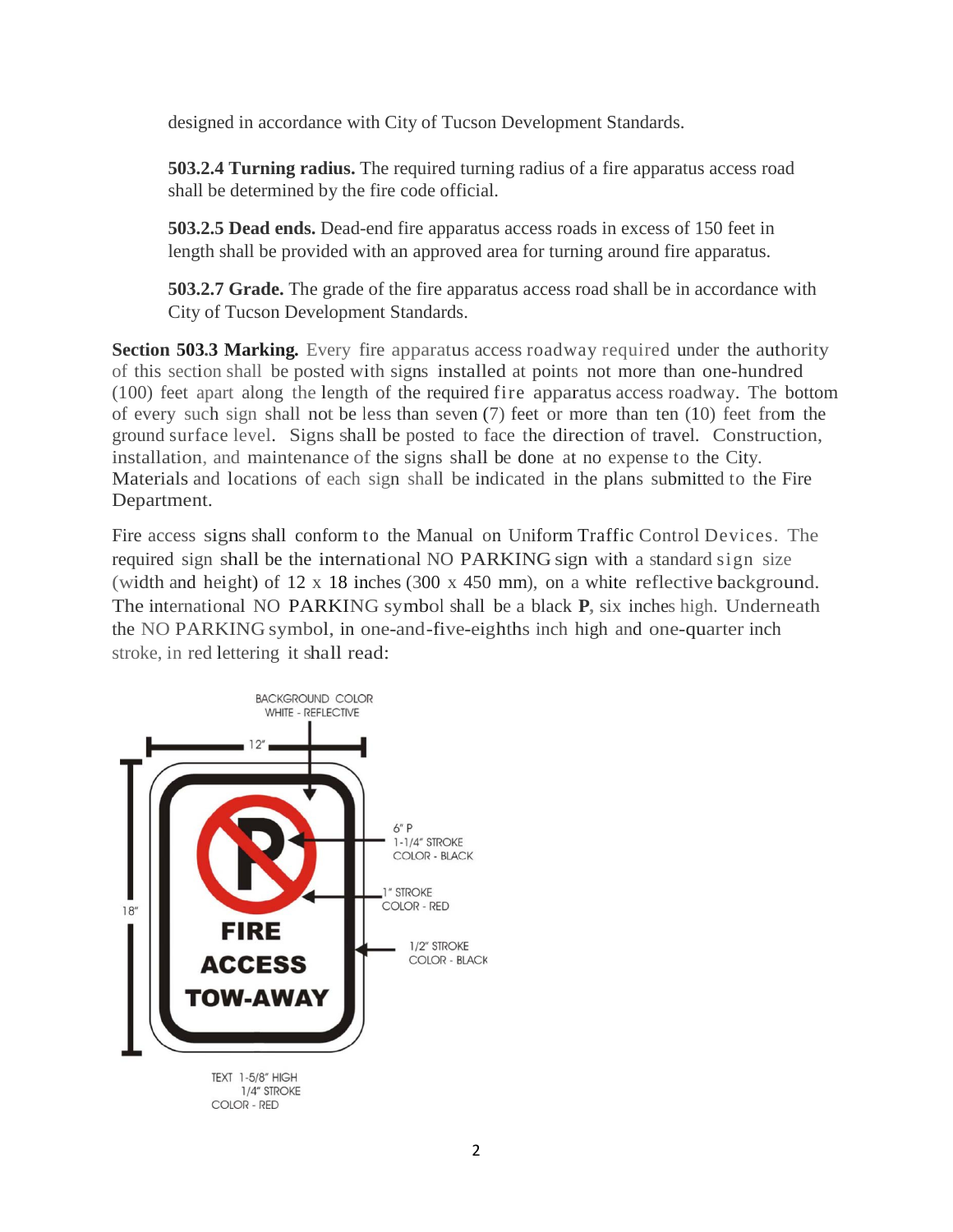Only fire apparatus access roadways required under the authority of this section or as approved by the chief may be posted or identified with the approved sign shown above. Unauthorized signs shall be removed.

**503.4 Obstruction of fire apparatus access roads.** Fire apparatus access roads shall not be obstructed in any manner, including the parking of vehicles. The minimum widths and clearances established in Section 503.2.1 shall be maintained at all times.

**503.5 Required gates or barricades.** The fire code official is authorized to require the installation and maintenance of gates or other approved barricades across fire apparatus access roads, trails or other access ways, not including public streets, alleys or highways.

**503.5.1 Secured gates and barricades.** When required, gates and barricades shall be secured in an approved manner. Roads, trails and other access ways that have been closed and obstructed in the manner prescribed by Section 503.5 shall not be trespassed on or used unless authorized by the owner and the fire code official.

**Exception:** The restriction on use shall not apply to public officers acting within the scope of duty.

**503.6 Security gates.** The installation of security gates across a fire apparatus access road shall be approved by the fire code official and maintained in accordance with Section 503.2.1.Where security gates are installed, they shall have an approved means of emergency operation. The security gates and the emergency operation shall be maintained operational at all times.

**Section 503.6.1 Electric operating gates.** Gates that use electric or other means of power to automatically open or unlock shall have a manual override system. Manual override controls shall be located on the entrance side of the gate, or when power has failed, the gate(s) shall open and stay open until power is restored for normal operations.

**Section 503.7. Maintenance.** "The person(s) in possession of the premises on and into which a fire apparatus access roadway is required shall be solely responsible for the maintenance of such roadways and all required signs. No owner, manager or other person(s) in charge of premises served by a required fire apparatus access roadway shall abandon or close the fire apparatus roadway or any part thereof without permission of the fire code official." The person(s) in possession of the premises shall be responsible for ensuring that fire apparatus roadways are clear at all times.